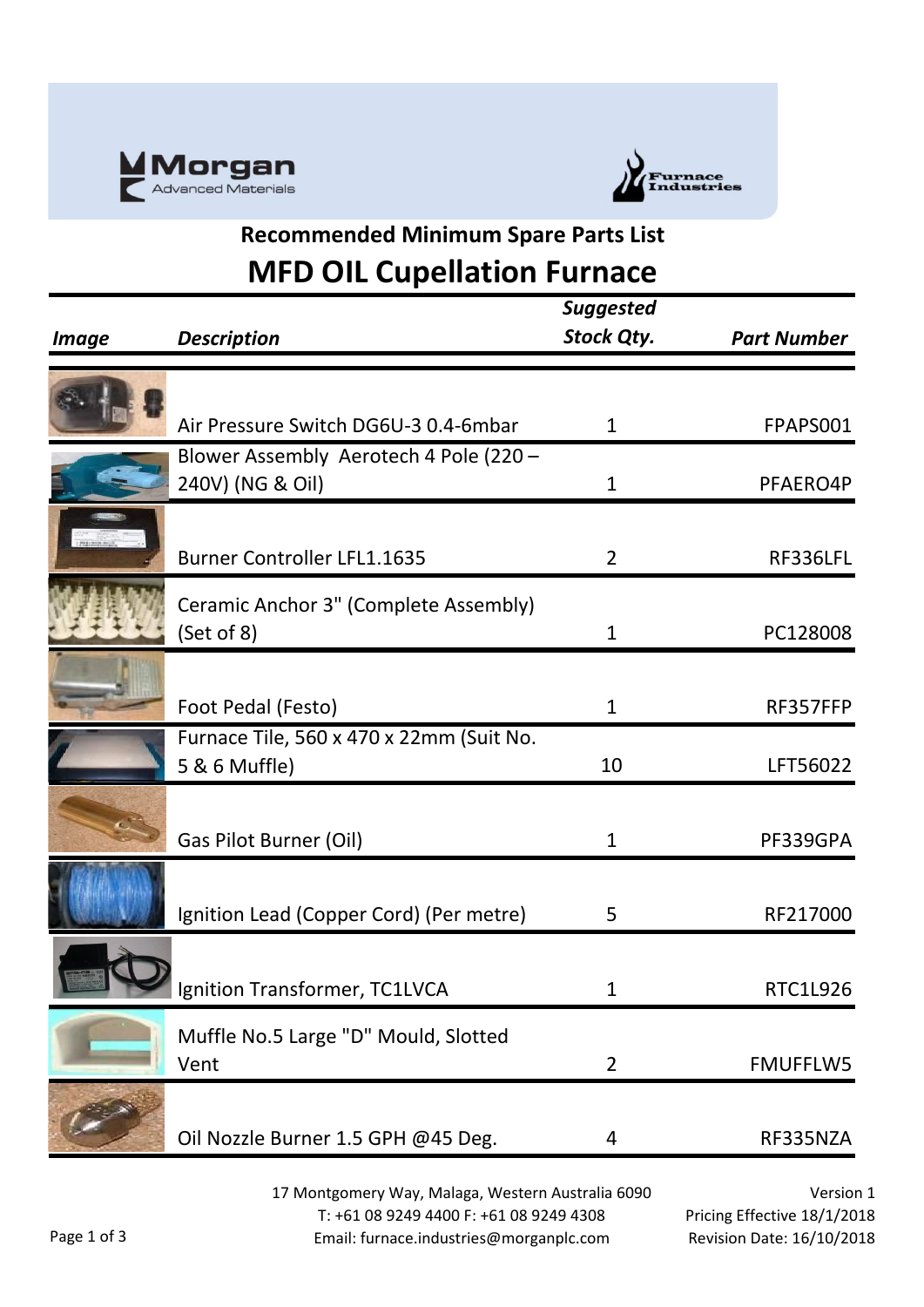



## **Recommended Minimum Spare Parts List MFD OIL Cupellation Furnace**

| <i><b>Image</b></i> | <b>Description</b>                                                                                                                      | <b>Suggested</b><br><b>Stock Qty.</b> | <b>Part Number</b>                                                    |
|---------------------|-----------------------------------------------------------------------------------------------------------------------------------------|---------------------------------------|-----------------------------------------------------------------------|
|                     | <b>Oil Pressure Gauge</b>                                                                                                               | 1                                     | PF334OPG                                                              |
|                     | Oil Pump Assembly (Excluding Motor)                                                                                                     | 1                                     | <b>RF332SOP</b>                                                       |
|                     | Oil Solenoid                                                                                                                            | $\overline{2}$                        | <b>RF333OSD</b>                                                       |
|                     | Spark Plug (Igniter) (NG & Oil)                                                                                                         | $\overline{2}$                        | RF338SPI                                                              |
| <b>ATTENTIONS</b>   | Speed Controller ABB 0.75KW                                                                                                             | 1                                     | <b>RF37775C</b>                                                       |
|                     | Superwool Ceramic Fibre Blanket 25mm<br>7.6m x 610mm                                                                                    | 1                                     | JB128025                                                              |
|                     | Temperature Controller RKC100CB                                                                                                         | 1                                     | RF381RKC                                                              |
|                     | Thermocouple Element, Type K. 310mm                                                                                                     | 6                                     | <b>PF201FF1</b>                                                       |
|                     | Thermocouple Head (1/2")                                                                                                                | 1                                     | RJB35TCH                                                              |
|                     | Thermocouple Sheath (Inner) 250 x<br>10mm                                                                                               | 4                                     | RC102CFE                                                              |
|                     | Thermocouple Sheath (Outer) 250 x<br>15mm                                                                                               | 4                                     | RC103CFE                                                              |
| Page 2 of 3         | 17 Montgomery Way, Malaga, Western Australia 6090<br>T: +61 08 9249 4400 F: +61 08 9249 4308<br>Email: furnace.industries@morganplc.com |                                       | Version 1<br>Pricing Effective 18/1/2018<br>Revision Date: 16/10/2018 |